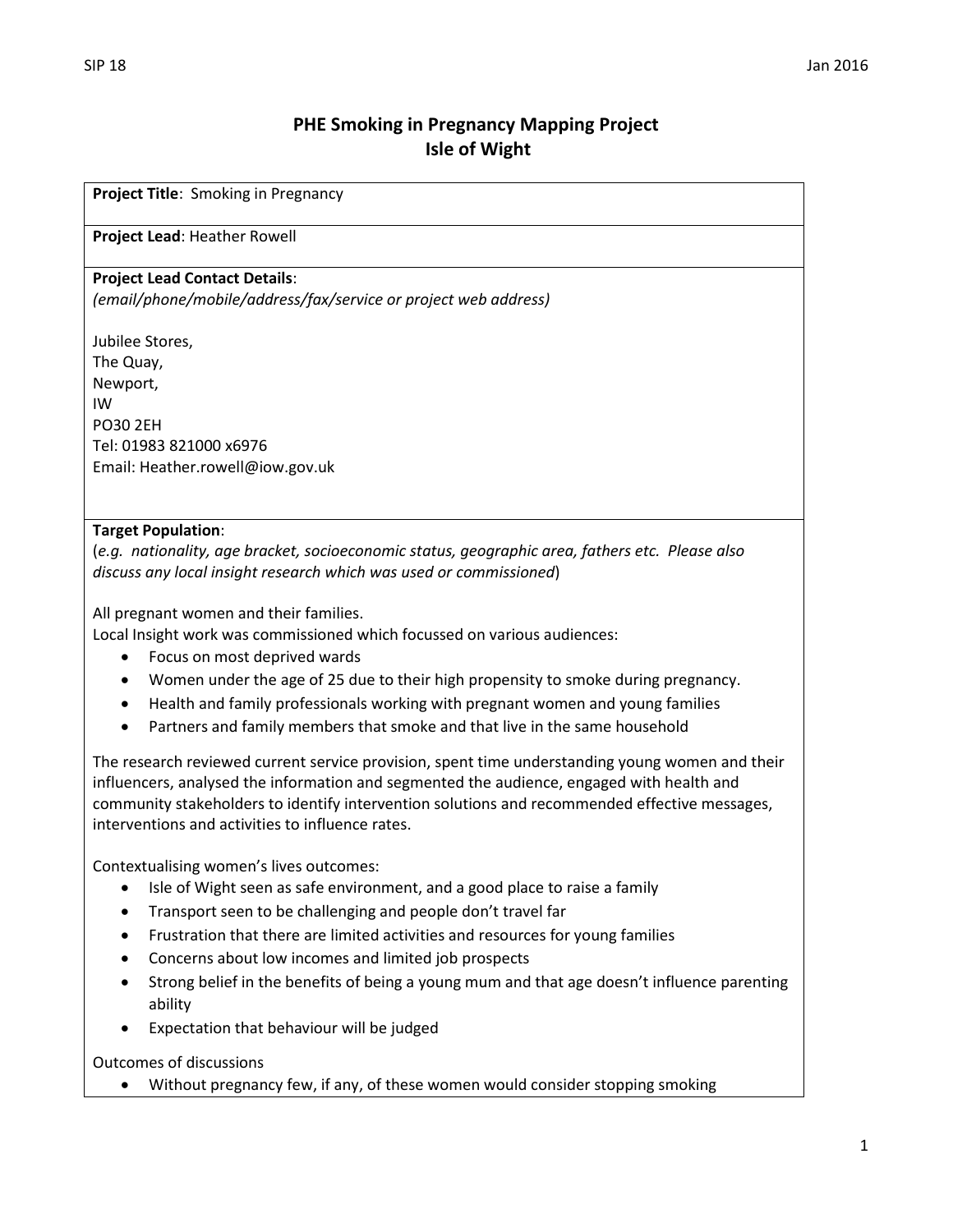- All women knew that smoking was bad for the baby
- Limited knowledge of wider risks for the baby or for the pregnancy itself
- Understanding risk factors was a key motivator
- Many would not have tried to quit without midwife advice
- CO readings were motivational

Opportunities for intervention

- Women expect to be asked about their smoking behaviour throughout pregnancy
- Women want to be provided with information about, and referred to, support services available as soon as possible.
- Some women felt the opportunity to be referred for specialist support should be offered more than once as although it may be declined initially there may be more willingness to later in pregnancy.
- The follow-up for subsequent appointments is important, but needs to be handled delicately so women do not feel harassed.
- There is a fine balance to be found between being non-judgemental and providing enough incentive to change behaviour –strong resistance when the women perceived they are being judged.

Those who had accessed the stop smoking midwife felt it was the ideal support: personal, nonjudgemental approach combined with expert advice and NRT support.

### **Locality**:

*(include all known details about where the project is located- hospital/local authority/community centre/Sure Start/neighbourhood/town/region)*

The stop smoking in pregnancy service is delivered by the maternity service through home visits to pregnant smokers.

Alongside this, the Children's Centres have been trained in delivering smoke free homes support for pregnant smokers' families and friends.

## **Aims and Objectives of the Project:**

(*SMARTT targets, KPIs, those set by commissioners and providers, please include informal aims as well)*

- To provide a co-ordinating role for smoking in pregnancy
- To actively support pregnant smokers and their families to quit in line with NICE guidance
- To liaise with staff in the midwifery setting regarding smoking cessation support for their patients
- To co-ordinate a range of smoking prevention activities within the midwifery setting
- To monitor, evaluate and report on smoking cessation services and other smoking related activities
- To facilitate the development of care pathways and referral systems for the smoking cessation support systems in the midwifery department
- To develop systems to ensure that smoking status of pregnant smokers is recorded and when and what advice has been given.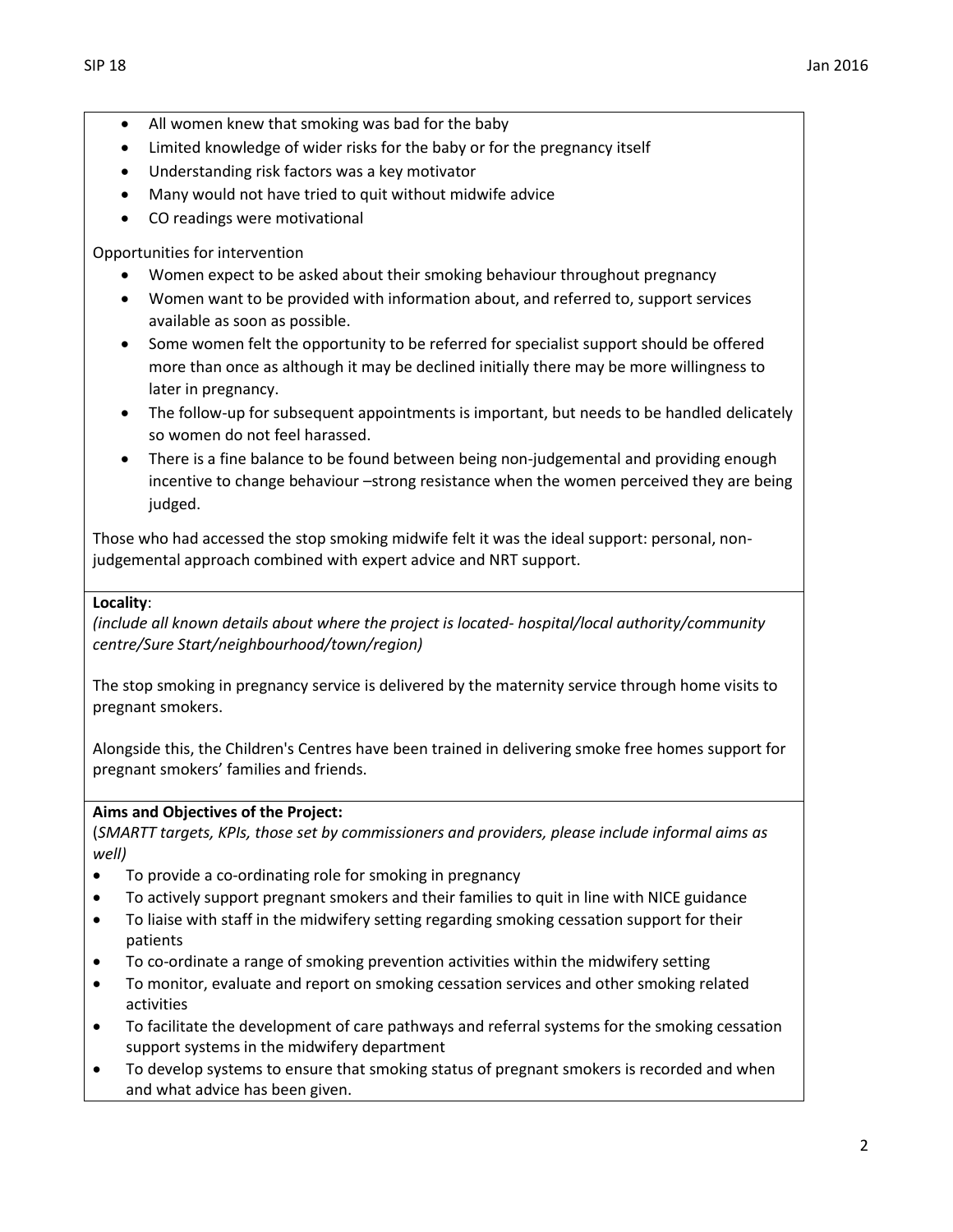- To carry out on-going monitoring and evaluation
- To ensure that service is effectively promoted to maximise uptake
- To embed stop smoking interventions and support as a routine part of ante-natal care
- To work collaboratively with the community. (Children's centres etc.)

### **Brief Description of the Project and how it operates:**

*(please include background to how the project was initiated, obstacles faced during setup and throughout and how/if they were overcome, training arrangements for staff*)

The general stop smoking service was achieving its targets and adult prevalence was 18.5%. Yet smoking in pregnancy prevalence was 21.5%. Questions were being asked as to why the Smoking in Pregnancy prevalence was higher than the adult prevalence and what could be done? The evidence suggested that:

- Every midwife should be trained to undertake CO monitoring at booking with every pregnant woman.
- Stop smoking support needed to be integrated with the maternity care pathway.
- An 'opt out' referral system was preferable to 'opt in' all pregnant smokers should be referred to the stop smoking service
- A whole pregnancy approach as opposed to a focus on four week quits.

The above was implemented along with:

- a commissioned midwifery link (stop smoking midwife)
- maternity notes adapted to ensure that hand held notes asked about smoking at every intervention
- a referral pathway developed for partners and family members
- NRT provided to women throughout their pregnancy
- a Smoke free Homes Project, delivered by the Children's Centres.

#### **Outcomes:**

*(provide baseline, please also include formal and informal outcomes - e.g. a drop in the number of pregnant smokers, changing attitudes amongst clinical staff,)*

Early results showed a significant increase in referrals. In the six months prior to the start of the project, 39 pregnant smokers set a quit date. In the following six months 103 pregnant smokers set a quit date. Since 2010/11 prevalence has fallen year on year from 22.1% to14.8%

Maternity staff have faith in the midwife delivering stop smoking support as she is not only a stop smoking specialist but an expert in maternal care.

### **Relationship to current evidence base:**

(in particular which evidence was drawn on during the project design?)

The evidence fro[m Rotherham](http://www.magonlinelibrary.com/doi/abs/10.12968/bjom.2012.20.4.236?journalCode=bjom) and social insight research.